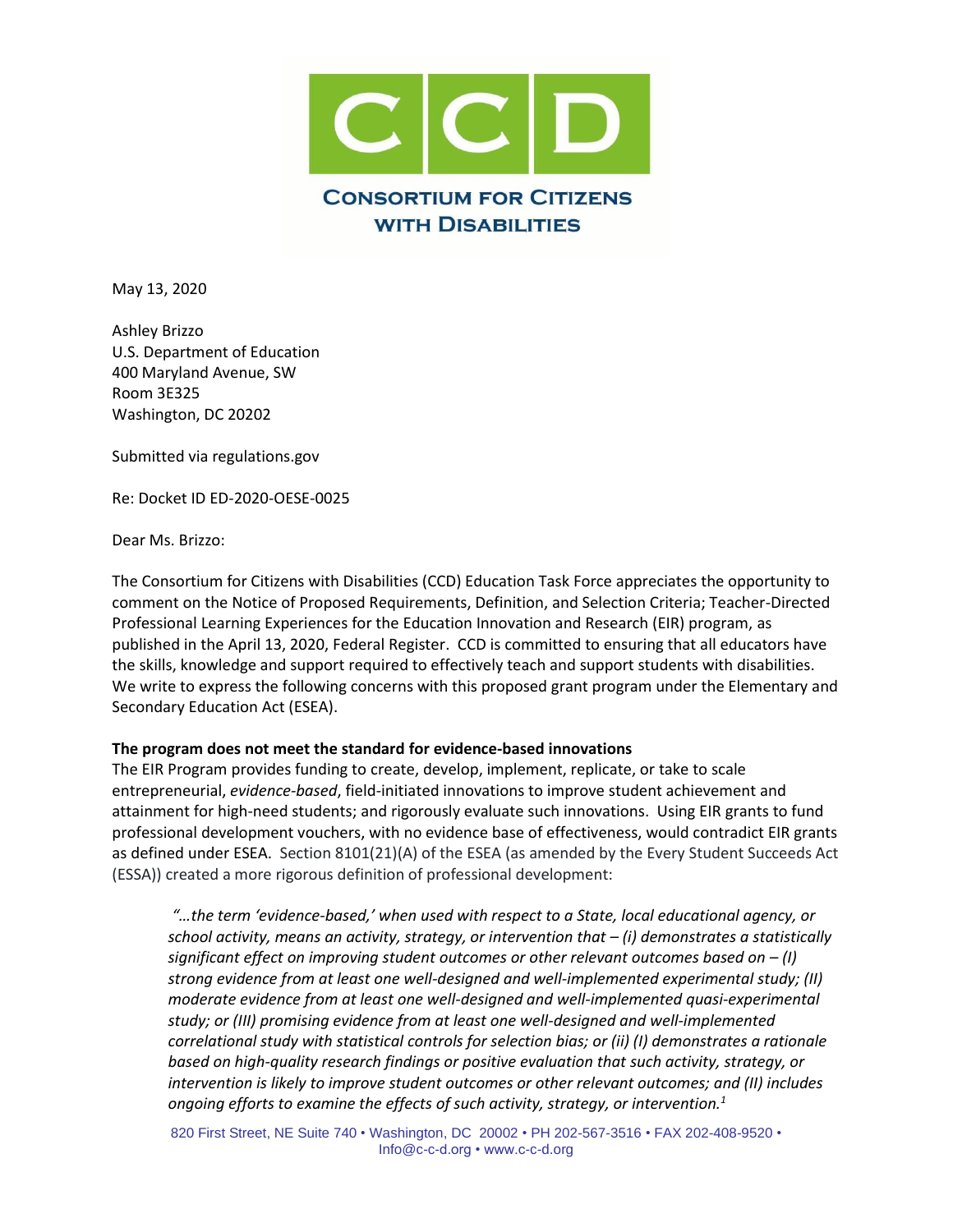The notice relies instead on a single publication on on-line learning for teachers that merely states that allowing educators to create their own professional learning plans and to select their activities to achieve the goals outlined in those plans *could* have positive effects on student achievement and attainment.<sup>2</sup> This is simply too low a bar to warrant funding under the EIR program.

## **The program does not meet best practice standards for professional development**

Effective professional development is context-based and collaborative in structure, with the goal of building institutional and collective knowledge. A voucher program designed to service individual teachers does not align with that goal and is particularly ill suited to improving the outcomes of students with disabilities. Since students with disabilities are educated in both general and special education classrooms, their general and special education teachers must work together in developing their knowledge base of effective academic and behavioral strategies and should use these opportunities to have constructive exchanges on their own ideas, insights, and experiences.

## **The program undermines existing state and local requirements**

The Department has repeatedly reaffirmed its belief that education is a matter best left to states and localities, yet this program would undermine the role of states and localities in creating their own professional development programs. States and districts across the country have longstanding professional development policies and programs which include extensive teacher input in their development. Further, in many cases, these are established in statute or regulation (for example, Florida's professional development requirements are set in Chapter 1012 Section 98 of the Florida Statutes<sup>3</sup>).

## **The program will result in inequitable benefits**

The program presumes that teachers have the time and inclination to carefully research the available professional development opportunities and weigh their relative strengths and weaknesses. The last thing teachers – particularly those in under resourced and distressed communities - are seeking is to take on more time consuming administrative responsibilities. Instead, what all teachers can benefit from is more resources for existing stakeholder systems created by their states and LEAs to provide a more robust set of options for collaborative learning.

CCD has consistently opposed the use of federal public education funds to support voucher programs for K-12 education and we maintain our opposition to vouchers for professional development especially when the program is not designed to support and align with all federal education statutes.

Sincerely,

Education Task Force Co-Chairs:

Annie Acosta, The Arc of the United States [acosta@thearc.org](mailto:acosta@thearc.org) Amanda Lowe, National Disability Rights Networ[k amanda.lowe@ndrn.org](mailto:amanda.lowe@ndrn.org) Kim Musheno, Autism Society of America **kmusheno@autism-society.org** Meghan Whittaker, National Center for Learning Disabilities [mwhittaker@ncld.org](mailto:mwhittaker@ncld.org) Laura Kaloi, Council of Parent Attorneys & Advocates and Natl. Center *kaloi@stridepolicy.com* for Special Education in Charter Schools